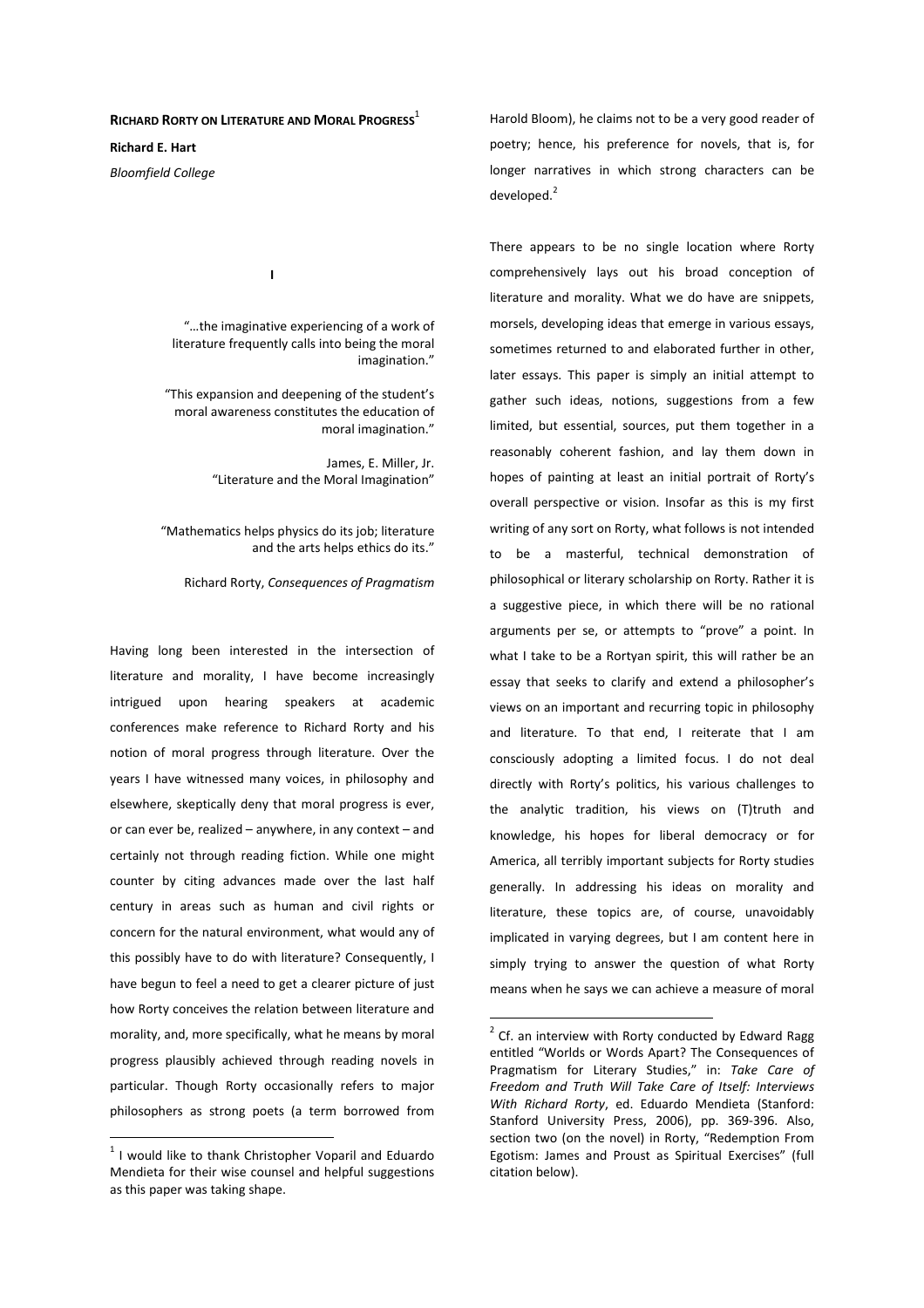progress by reading novels. His ideas on this matter are, I believe, generally in tune with traditional strains of American pragmatism, particularly leading ideas of John Dewey and William James, but I do not wish to make the question of Rorty's understandings of pragmatism, or neo-pragmatism, a focal point of this work. Such would be another, and different, paper; indeed, the sort of project that numerous students of Rorty, both supporters and critics, have already expertly directed their attention to.

As an initial generalization, it is fair to say that Rorty offers all of us (pragmatists, neo-pragmatists, aestheticians, literature people – inclusive of writers, critics, and theoreticians) a unique and challenging perspective, or better yet, something like a varied quilt of seemingly unconventional and provocative reflections on literature, philosophy and morality. His views are singular in our contemporary context, especially when contrasted with currently reigning "theories" of literature, its nature and how it works. Rorty's views do not constitute a formal theory, nor are they overtly dogmatic. He cannot, nor does he seek to, prove the validity of his ideas. In a pragmatic vein he is more interested in whether his notions work. Are they useful rather than true, and do they allow for more expansive, generous and sympathetic reading encounters with literary works? Do they show persuasively how some literature may assist in moral progress?

His preoccupation is with narratives – not theory about narrative – with the story and story-telling, not presumed arguments or principles engrained within or growing out of the story. Rorty, I suspect, would object to my use of the following words to describe his approach: his readings of texts strike me as, in a sense, "traditional" and "intuitive" in the way literature was perhaps read and understood in a pre-theory obsessed time, a period which assumes that some ideology or other (i.e. Marxism, psychoanalysis) or some philosophical development (i.e., semiotics, deconstruction) must be the key to unlocking the mysteries and deeper meaning of narratives. If pressed I might even say his views reflect a practical, "common sense" (another phrase he likely would resist) approach to fiction, implying simply the way in which any reader quite naturally wonders about what the experience of reading a story, feeling and thinking about the story, does to her. Does it somehow change her, and, if so, in what ways? Instead of obsessing over whether the text can be fitted into, or most fruitfully interpreted by, a philosophical, psychological or political theory, Rorty would have us ask whether our readings of say American authors like Ernest Hemingway, F. Scott Fitzgerald, Philip Roth or John Steinbeck afford new insight into ourselves and others, perhaps strengthening and expanding our appreciation of and empathy for those in need? Does such reading help us better comprehend our human social reality? Does it provide a moment for the reader to get inside the skin of others, namely, the strong characters in a story, and, for a moment, experience the world from their perspectives? $3^3$ 

As stipulated, I will here make use of a limited number of Rorty essays I have found particularly helpful. Principle sources include "Ethics Without Principles," "Heidegger, Kundera and Dickens," "Justice As a Larger Loyalty," and the lesser known "Redemption From Egotism: James and Proust As Spiritual Exercises." Other helpful references are *Consequences of Pragmatism*, especially the "Introduction" and chapter "Is There a Problem With Fictional Discourse?," and "The Inspirational Value of Great Works of Literature," an appendix to *Achieving Our Country*. As for literary illustrations, Rorty's essays on Nabokov and Orwell in *Contingency, Irony and Solidarity* are perhaps the most pointed and well developed. The secondary, scholarly work of Christopher Voparil and Eduardo Mendieta will, also, be of considerable assistance in this endeavor.

 $3$  I have pursued this "inside the skin of" line of interpretation in previous writings, perhaps most notably in "Moral Experience in *Of Mice and Men*: Challenges and Reflection," included in *The Moral Philosophy of John Steinbeck*, ed. Stephen K. George (Lanham: The Scarecrow Press, 2005), pp. 61-71.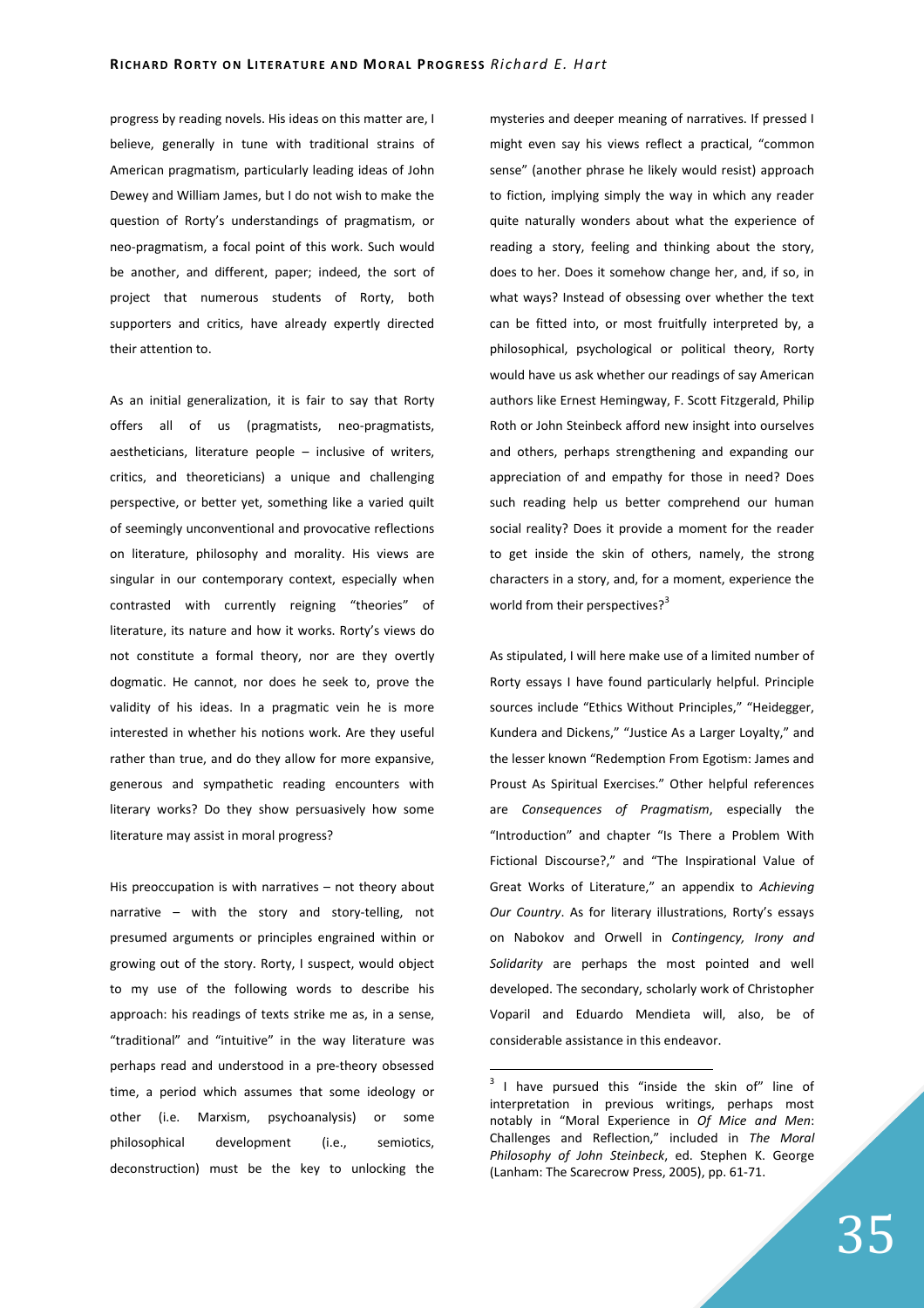**II** 

 In attempting to articulate Rorty's views on the relation between literature and morality, it will be at first helpful to briefly draw a contrast with what he is definitely not saying. Theorists, ideologists of differing stripes, literary critics, advocates of religion and ethicists have all, over the ages, offered their own at times self-serving theories of literature, virtually all of them criticized or even rejected by Rorty.

In the essay, "Redemption From Egotism,"<sup>4</sup> Rorty clearly identifies several things that his sort of imaginative approach to literature is not about when it comes to morality. Fiction, for Rorty, ought not promote a religious conception of ethics or morality. It is not about advancing, for example, Christian or Jewish values or seeking, through reading, converts to such religious faiths. Literature does not peddle dogma any more than it lays out a system of religiously inspired moral do's and don'ts for its readers. In fact, Rorty believes that religion (as well as philosophy) must be overcome in narratives. Contrarily, he suggests that in order to attain what Harold Bloom refers to as greater reader autonomy – readers who are more sensitive, knowledgeable, perhaps wiser – "the replacement of religion and philosophy by literature is a change for the better."<sup>5</sup> And further, when speaking of the differences between religious and literary cultures, Rorty claims that "devotional reading emphasizes purification, rather than enlargement, getting rid of distractions rather than incorporating them in a larger unity. Novel reading … aims at encompassing multitudes rather than eliminating superfluities."<sup>6</sup> As will be seen, for Rorty such notions as "enlargement," "distractions," "larger unity," and "multitudes" are all essential to literature's achievement of moral progress.

<sup>5</sup> Ibid., p. 390.

 $\overline{a}$ 

Imaginative narratives are, also, not about promoting a philosophy, ideology or particular ethical theory formulated by philosophers, social scientists or theologians. Rorty continually admonishes us to avoid ideology or theory in our reading of stories, and this includes expecting to find arguments in literary works. A novel simply does not, and cannot, put forth a litany of logical or quasi-logical arguments, just as it does not confirm or illustrate a particular theory or ideology. When Bloom advises on how to read, he points out how literature specialists of our time often use, for example, Heidegger-Derrida critiques of metaphysics or Marx-Foucault critiques of capitalism as ideological guides that tell readers "what to look for when reading imaginative literature." Rorty shares with Bloom the view that "the dominance in U.S. departments of literature first of 'theory' and then of 'cultural studies' has made it more difficult for students to read well … such attempts to give politics or philosophy hegemony over literature diminish the redemptive power of works of the imagination."<sup>7</sup>

Likewise, Rorty's preferred narratives steer clear of advocacy for particular philosophical theories of ethics. Literature that embraces "imaginative novelty, rather than argumentation … does most for the autonomy of the entranced reader." While argumentative works of philosophy may offer novelty, and may transform a reader's life in some respect, Rorty again sides with Bloom when he writes: "the kind of autonomy he [Bloom] is thinking of is primarily the sort that liberates one from one's previous ways of thinking about the lives and fortunes of individual human beings,"<sup>8</sup> thereby allowing for expansion of imagination and sympathy. For Rorty works of literature "hint rather than proclaim, suggest rather than argue, and offer implicit rather than explicit advice."<sup>9</sup>

Ideology, "in the sense of a set of general ideas which provide a context in which the reader places every book

<sup>&</sup>lt;sup>4</sup> Richard Rorty, "Redemption From Egotism: James and Proust as Spiritual Exercises," in: *The Rorty Reader*, eds. Christopher J. Volparil and Richard J. Bernstein (West Sussex, United Kingdom: Wiley-Blackwell, 2010), pp. 389-406.

 $<sup>6</sup>$  Ibid., p. 406.</sup>

 $<sup>7</sup>$  Ibid., p. 389.</sup>

 $^8$  Ibid., p. 389-390.

 $<sup>9</sup>$  Ibid., p. 391.</sup>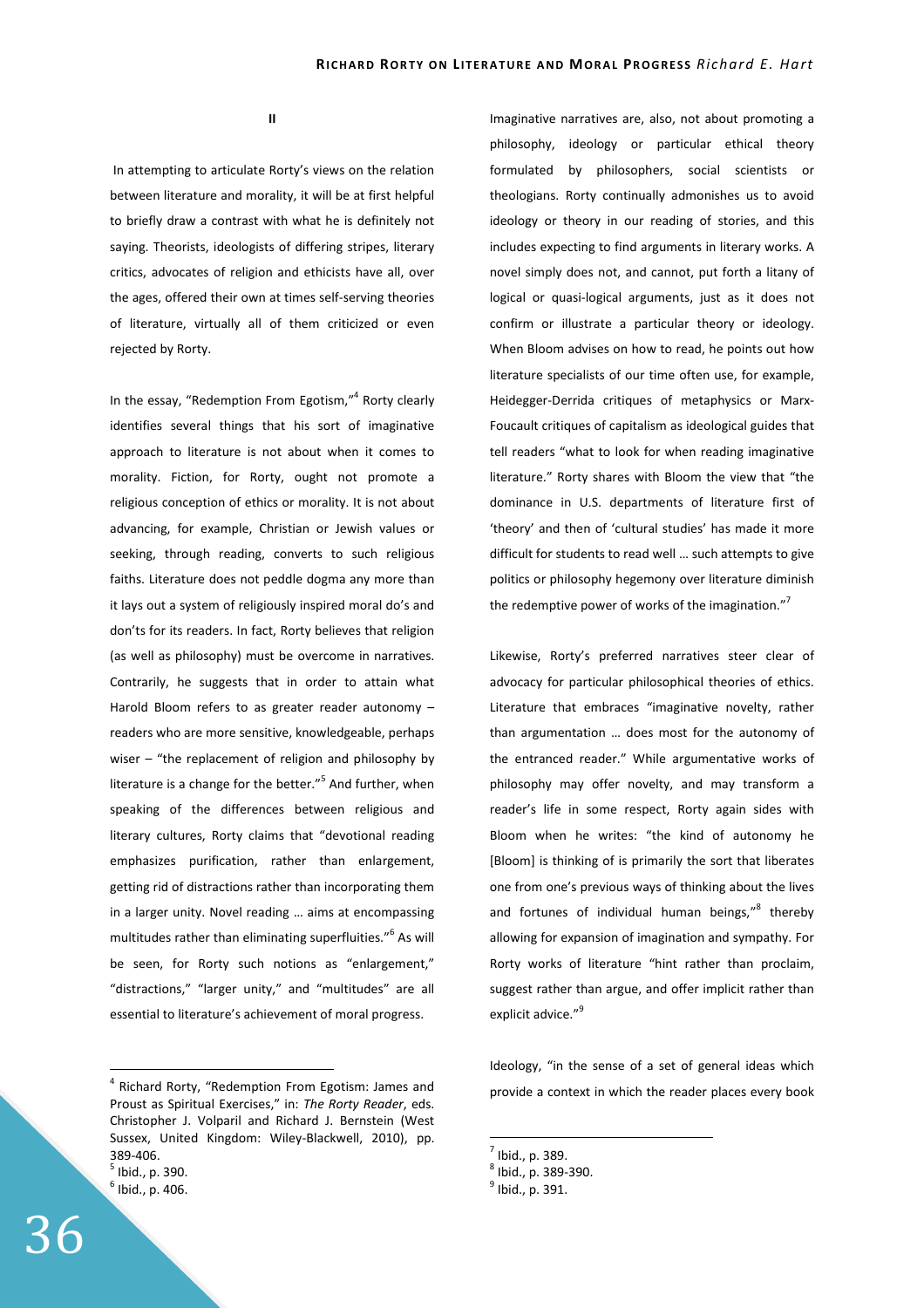she reads," turns out to be an enemy of reader sensibility and autonomy. Indeed, it may well promote bad reading habits. An ideal reader actually hopes that "the next book she reads will re-contextualize all the books she has previously read – that she will encounter an authorial imagination so strong as to sweep her off her feet, transporting her into a world she has never known existed."<sup>10</sup> Just as with all the authors and characters she has before known, so with her real life family and acquaintances, all may start to look different, regarding their thinking, motives and actions.

From the foregoing it should be evident that Rorty eschews any suggestion that a work of literary art seeks to advance a particular theory of ethics, philosophically or theologically conceived. Earlier we noted Rorty's rejection of religion in literature. Similarly, for Rorty, readers or critics debase, and unduly restrict, a novel by assuming, for instance, that it reflects or advances Kantian deontology, Mill's utilitarianism, Aristotle's conception of virtue ethics, etc. Though such readings have often been attempted, $11$  the unfortunate outcome is that, in their zeal to attach every clue and nuance in the story to something that could be construed as like Kant or Mill, they overlook the obvious expansive, exploratory, imaginative prospects of the text. Instead of letting the work speak for itself and establish its own relations and projections, they funnel it through an apriori theoretical prism. They essentially beg the question insofar as they simply assume what they expect is *in* the work, and to no surprise, end up *finding it* in their interpretive reading. Rorty's approach to literature is wholly contrary.

Ethical theories are not in the narrative, and, therefore, narratives do not deliberately employ ethical theories to resolve dilemmas that arise in the course of the story.

 $\overline{a}$ 

Neither authors nor their characters are under any burden to come up with the right or best answers to moral dilemmas or controversies conjured by their stories. Fiction may shed important light on such matters – for instance, the agonizing difficulties of choice and action – but the larger purpose of the story is not to tell readers how to live or what their obligations are. No rule, principle or presumed universal ethical value guides the action or meaning of the story. In effect, a Rortyan approach to narrative is essentially anti-religious, antiideological, anti-philosophical in any normative or prescriptive sense.<sup>12</sup>

## **III**

humanistic intellectuals are "people trying to expand their own moral imaginations. These … people read books in order to enlarge their sense of what is possible and important – either for themselves or for their society."

> Rorty, "The Humanistic Intellectual: Eleven Theses"

 "…we see both intellectual and moral progress not as a matter of getting closer to the True or the Good or the Right, but as an increase in imaginative power … Imagination … constantly operates so as to make the human future richer than the human past."

 "Pragmatists think of moral progress as … like sewing together a very large, elaborate, polychrome quilt."

Rorty, "Ethics Without Principles"

A number of Rorty's leading ideas about literature and morality were initially introduced in Section II, in summarizing what he is *not* saying about the matter. Therefore, in this section I simply attempt to draw together, somewhat more coherently, the notions integral to his overall view and without which we could

 $10$  Ibid., p. 390.

<sup>&</sup>lt;sup>11</sup> Some clear examples include readings of the fiction of John Steinbeck, such as John Timmerman's deontological interpretation in his "John Steinbeck: An Ethics of Fiction" or John J. Han's "'I Want to Make 'Em Happy': Utilitarian Philosophy in Steinbeck's Fiction," both included in *The Moral Philosophy of John Steinbeck*.

 $12$  Further evidence and confirmation of what Rorty rejects about the relation between literature and morality – and how "theory" or "ideology" or "philosophy" do not provide a method of reading or an ethic of reading – is found in "The Pragmatist's Progress: Umberto Eco on Interpretation," in: *Philosophy and Social Hope* (London: Penguin Books, 1999) pp. 131-147.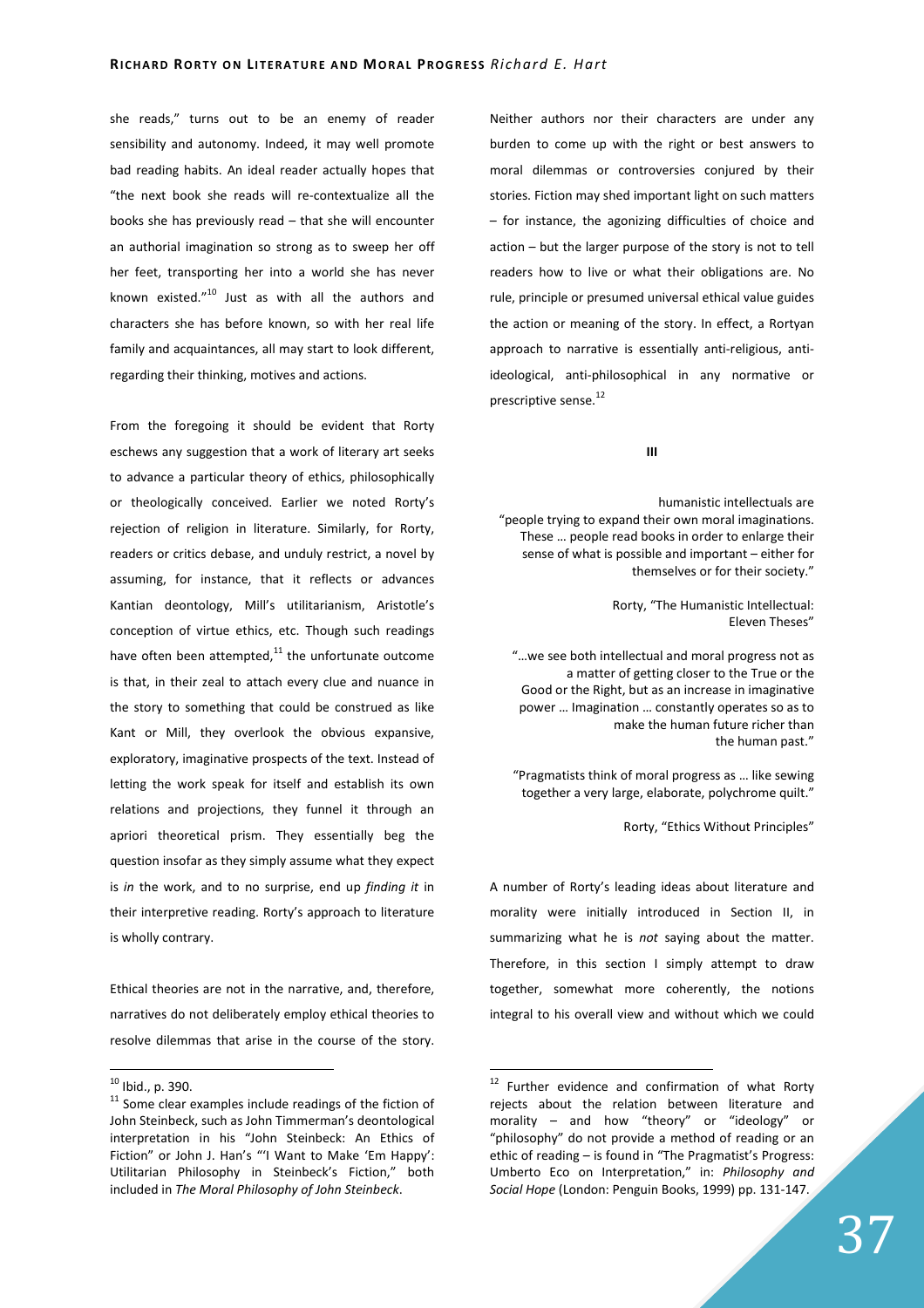not make much sense of how literature can, in fact, work toward moral progress.

Christopher Voparil, in his chapter, "The Politics of the Novel," confirms that for Rorty "the novel is the primary vehicle of moral reflection in a liberal democratic culture." Further, through what Rorty terms, "sentimental education" [enlarging the sentiments],

 works like Dickens's *Bleak House*, Stowe's *Uncle Tom's Cabin*, and Nabokov's *Lolita* … can forge a democratic moral community of citizens attuned to suffering and more likely to see those different from themselves as 'one of us.' Because it is instrumental in fostering an ability to identify with the suffering of others, literature can be linked to the pursuit of justice, understood as a form of loyalty to other human beings.<sup>13</sup>

Eduardo Mendieta, in discussing Rorty's understanding of the nature of philosophy and its role, points out that "A society with politics … would have philosophy as a dialogue partner in the great conversation about what society should become." However,

Philosophy has only poetry to offer, a type of inspirational jostling that foments a type of utopia that is generally expressed in literary terms … When it [philosophy and literature] is not instigating our moral and social imaginaries, trying to expand our loyalties, it is performing the humble job of clearing the pathways to a better society.<sup>14</sup>

Both Rorty scholars point to five central themes that frame and express Rorty's understanding of how narratives embrace morality and, in some instances, contribute to moral progress: moral imagination, sympathy and empathy, sentimental literature, expanded loyalty, and achieving a greater justice. In what follows I elaborate briefly on each, using Rorty's seminal essay, "Ethics Without Principles,"<sup>15</sup> as a primary touchstone for a summary, in my own words, of his key points. Throughout, we will do well to bear in mind Rorty's account of his overriding objective in another leading essay, "Heidegger, Kundera, and Dickens," for his words provide foundation for the five principal themes. Writes Rorty, "My purpose … is to develop an antithesis between the ascetic taste [of ascetic priests] for theory, simplicity, structure, abstraction, and essence and the novelist's taste for narrative, detail, diversity and accident."<sup>16</sup>

Imagination is the starting point for Rorty's conception. In "Ethics Without Principles" he repeatedly speaks of the need for an increase in imaginative power. To this end, the reader's encounter with a story may stimulate the imagination and open up a wider horizon of possibilities for how she understands herself and others, as well as her society and the world at large. Thus, Rorty's initial focus is on individual persons – the creator of the narrative, the lives and experiences of the individual characters in the story, the reader as a unique person with a perspective, and, of course, the reader's involvement with the characters and with others in her world. As noted earlier, the proliferation of imagination spawned by reading goes well beyond the boundaries of any theory, argument, principle or even basic emotions and feelings. At critical times narratives open up and vigorously challenge the moral imagination, causing the reader to both feel and reflect on motives, behaviors and their consequences, and how people can and do help or hurt others. In my own writing on John Steinbeck's *Of Mice and Men* I demonstrate how the novella expands the range and complexity of fellowfeeling and, thereby, the moral experience of the reader, doing so through an imaginative leap inside the lives and experiences – personal, economic, political – of the main characters.

When the moral imagination is thus opened, a path is cleared for heightened awareness and sensitivity to the plights of others. The reader no longer simply

 $\overline{a}$ 

 $13$  Voparil is here distilling key ideas from Rorty's essay, "Justice as a Larger Loyalty" in Christopher J. Volparil, *Richard Rorty: Politics and Vision* (Lanham, MD: Rowman and Littlefield, 2006), p. 61.

<sup>14</sup> Eduardo Mendieta, "Introduction" to *Take Care of Freedom and Truth Will Take Care of Itself: Interviews With Richard Rorty*, pp. xxvi-xxvii.

<sup>15</sup> Rorty, "Ethics Without Principles," in: *Philosophy and Social Hope*, pp. 72-90.

<sup>16</sup> Rorty, "Heidegger, Kundera and Dickens," in: *The Rorty Reader*, p. 313.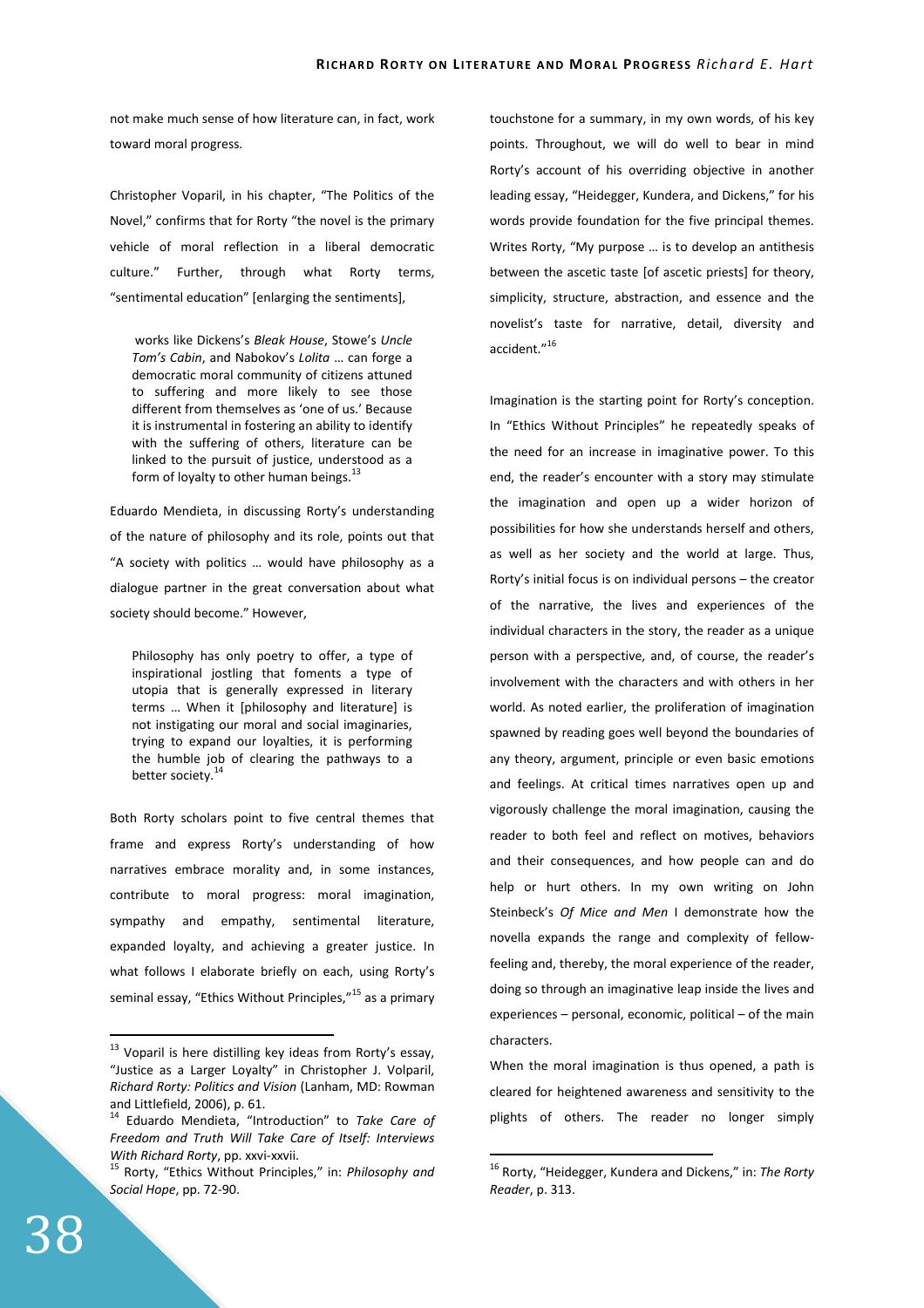intellectualizes or critiques a text, but rather takes the reading experience into her heart as well as mind. Rorty states, "it is best to think of moral progress as a matter of increasing *sensitivity* to the needs of a larger and larger variety of people and things. $"^{17}$  Through sensitive reading the reader becomes more alert to the fullest dimensions of the story, particularly on an affective and social level. A character no longer stands simplistically for an idea or principle, for good or bad, but rather reflects a myriad complex of feelings, dreams and aspirations, regrets, and uncertainties about how to act and about what is good.

Enhanced sensitivity is the first move toward what Rorty calls sympathy for the characters and their lives. In his usage it is important to note that sympathy is not restricted to "feeling sorry for" or pitying another. In its deeper and more original sense, it denotes the prospects for sameness of feeling or affinity of one person for another, and elicits actions or responses that follow naturally from such affinity. It rests on a kind of mutual liking or understanding that further rests on the ability to enter into another person's mental state – their feelings and desires. Rorty puts the matter very directly: "Moral progress is a matter of wider and wider sympathy."<sup>18</sup>

Sympathy, in this enlarged sense, opens to closely related empathy, a sort of personal identification (another favorite Rorty term) with another in order to better understand the person and hopefully feel something like what she feels. Rorty frequently alludes to how stories function in unique ways to cultivate greater empathy, in the concrete sense of causing the reader to experience some approximation of the pain and suffering of others. As we sense another's pain, we naturally wonder about its causes. This provokes deeper, wider reflection on the problems and shortcomings of individuals and groups, their relations to one another, and of society more broadly. This essential Rortyan point

 $\overline{a}$ 

is echoed by other recent authors, whose new books on the troubled humanities, ruminate on the role of the humanities in creating a heightened alertness to the possibilities of being human, and how greater selfawareness leads to greater sympathy-empathy and appreciation for the predicaments of numerous, varied others.<sup>19</sup>

Literature that opens the moral imagination, thus providing a possibility of greater sensitivity and sympathy for the suffering of others, constitutes what Rorty at times refers to as a sentimental literature that facilitates sentimental education. Sentiment for Rorty appears to be a subtle combination of feelings and impressions that provide a basis for judgment and action. It reflects sensibility, delicacy and depth of emotion, and is similar to Hume's notion of sentiment (rather than reason) as the basis of morality. Importantly, sentiment, or sentimental, are not disparaging terms for Rorty when applied to literature and the arts generally. In literary criticism there is a well established tradition in which the label "sentimental" marks a death blow for any work of fiction. A work deemed sentimental is thereby accused of being superficially emotional and maudlin, not guided by thoughtfulness, by reason. We can hear in this echoes of Aristotle's explanation of how tragic poetry functions emotively or Plato's denunciation of the poets as too emotional and distracting to reason. But, for Rorty, insofar as a sentimental story reflects tenderness, subtlety and depth of feeling – reaching widely into the reader's experience and sensibility  $-$  it is a positive attribute. Such stories make possible the cultivating of sentiment – directed primarily toward the feelings and sufferings of others – and a kind of redemptive, sentimental education for readers and the communities they inhabit.

 $17$  Rorty, "Ethics Without Principles," p. 81.

 $18$  Ibid., p. 82.

<sup>19</sup> Cf., for example, Martha C. Nussbaum, *Not for Profit: Why Democracy Needs the Humanities* (Princeton, N.J.: Princeton University Press, 2010) and Geoffrey G. Harpham, *The Humanities and the Dream of America* (Chicago: University of Chicago Press, 2011).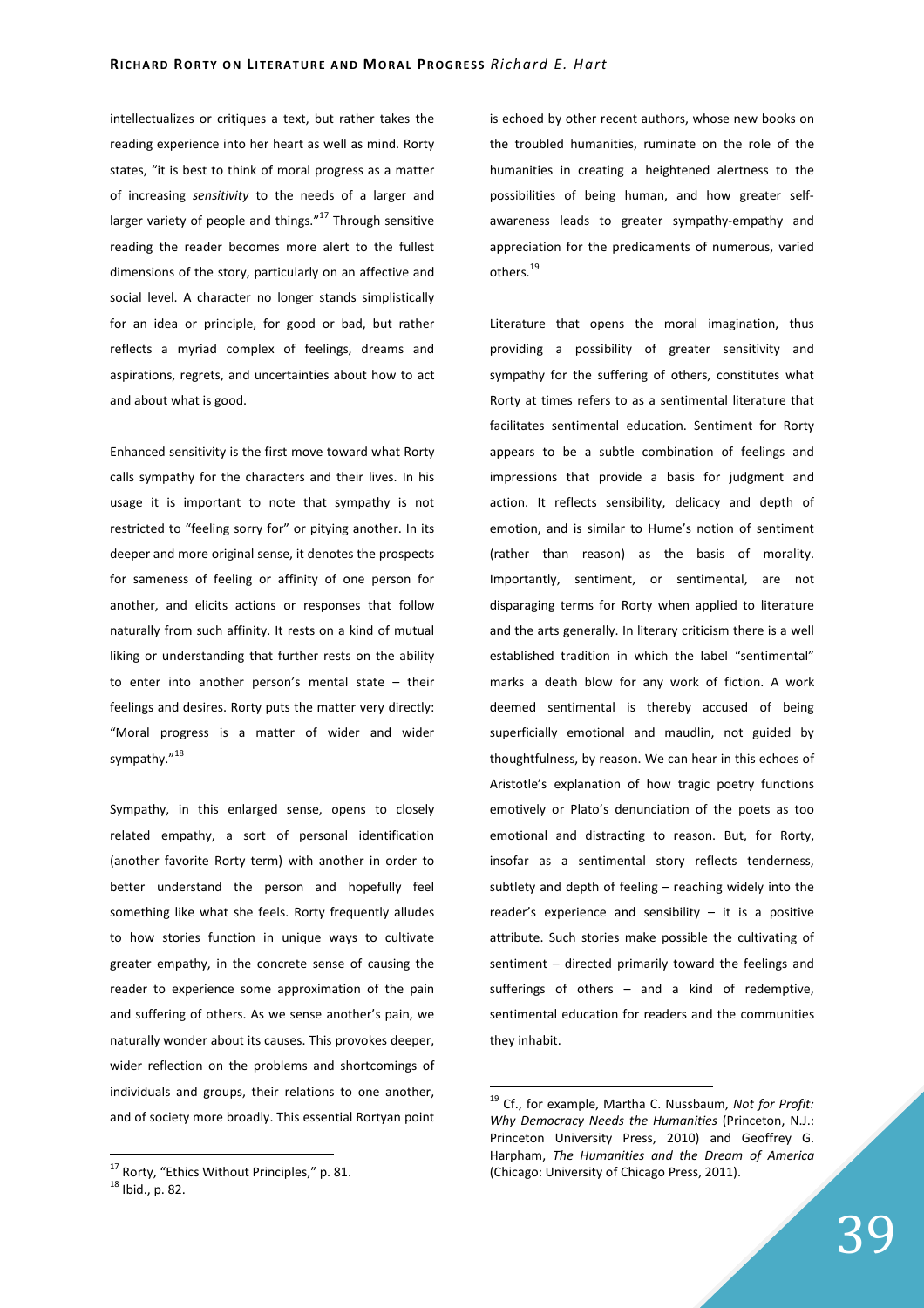The reader's growing connectedness with others, evolving from heightened awareness and identification through feeling with strong fictional characters, may gradually bring about what Rorty describes as a "greater we" and an "expanded loyalty." Recognizing that *they* are one of *us* begins with accepting characters in stories as being like us in fundamental ways, in our mutual capacities for change, suffering, growth, and dreams for a better future. This broadened appreciation for the plights of fictional characters then enables us to better comprehend our own predicaments. And as we gain broader and deeper self-awareness we begin to identify all the more with the problems of others. In a Deweyan pragmatist sense, Rorty's aspiration for a "greater we" reflects an expanded community of people who share common interests, experience, struggles, and goals. As Rorty says, "Moral development in the individual, and moral progress in the human species as a whole, is a matter of re-marking human selves so as to enlarge the variety of the relationships which constitute those selves."20

Narratives help us, as readers, to understand the struggles people, and societies, undergo in search of freedom, equality, and fairness. This path of discovery may well begin with our own such struggles, but the narratives we embrace, and take into ourselves, make all the clearer the sense and extent to which all such difficult efforts, and the hardship and pain that accompany them, are common to peoples throughout the world, regardless of culture, religion or ethnicity. On Rorty's account this is all implicated in the struggle to achieve a "greater justice," put simply, to realize increased freedom, equality, and fairness in our own society and others around the world. He identifies such struggles in novels of moral protest by writers like Charles Dickens, James Baldwin, and Harriet Beecher Stowe, to name but a few. Their various fictions emphasize, for example, the detailed, negative impacts of economic class, racism and slavery on the lives of individuals, and how societal structures and institutions

<sup>20</sup> Rorty, "Ethics Without Principles," p. 79.

thwart realization of freedom and equality. But they may, also, suggest ways in which people, drawn together as [reader] communities with common interests and purpose, can constructively work toward a brighter future characterized by expansions in freedom, equality, and fairness, to wit, a greater manifestation of justice. As Rorty writes, the basic moral dilemmas we confront are not conflicts between loyalty (i.e. to our family) and justice (i.e. for the whole of society), but rather conflicts "between loyalties to smaller groups and loyalties to larger groups." $^{21}$  When as readers, we think not just with our feelings but with accompanying critical reason, and when we deliberately seek a larger loyalty (greater justice), we are engaged in two sides of the same activity. Indeed,

any unforced agreement between individuals and groups about what to do creates a form of community, and will, with luck, be the initial stage in expanding the circles of those whom each party to the agreement had previously taken to be 'people like ourselves.' The opposition between rational argument and fellow-feeling thus begins to dissolve.<sup>22</sup>

Skillfully drawn narratives about people and their situations have far greater efficacy in launching this process than does any theory or ideology.

In sum for Rorty there exists a line of evolution from opening the moral imagination, to enhanced sympathyempathy, to cultivating proper moral sentiments, to expanded loyalty and the pursuit of a greater justice. What he calls "inspirational literature" and "inspired reading" can uniquely and powerfully merge in this development. When Rorty attributes inspirational value to works of literature, he means that such works "make people think there is more to this life than they ever imagined. $"^{23}$  Such works have "nothing to do with eternity, knowledge, or stability, and everything to do with futurity and hope – with taking the world by the

 $\overline{a}$ 

 $^{21}$  Rorty, "Justice as a Larger Loyalty," p. 434.

<sup>22</sup> Ibid., p. 441.

<sup>&</sup>lt;sup>23</sup> Rorty, "The Inspirational Value of Great Works of Literature," in: *Achieving Our Country* (Cambridge, Mass.: Harvard University Press, 1998), p. 133.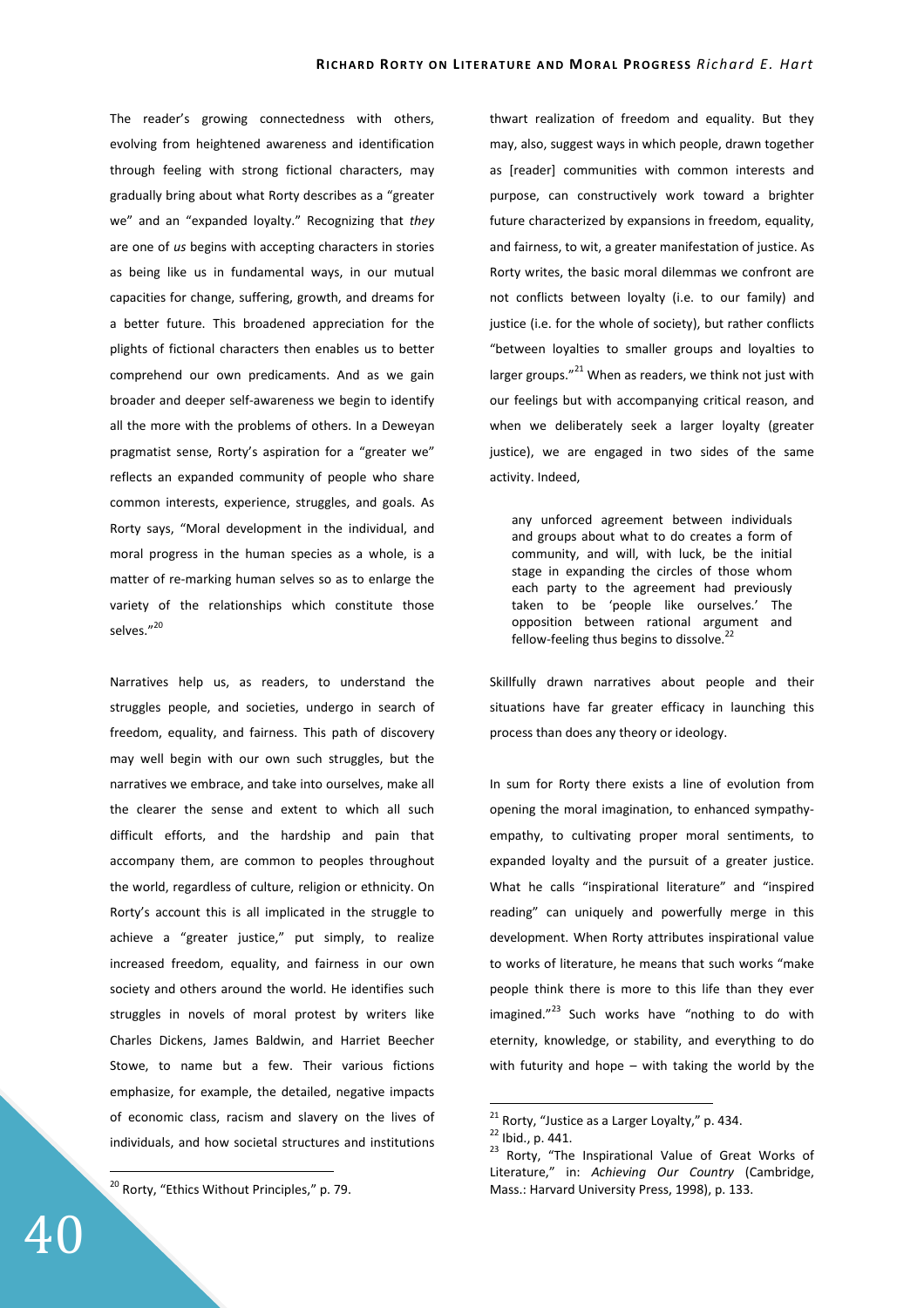throat and insisting that there is more to this life than we have ever imagined."<sup>24</sup> And, perhaps somewhat ironically, on Rorty's terms, it may even be possible to hope for a new found religion of literature "in which works of the secular imagination replace Scripture as the principal source of inspiration and hope for each new generation."<sup>25</sup> Even though he here refers to the possibility of a new found "religion of literature" it would be, in my view, mistaken to conclude the Rorty is reintroducing religion or a religious world view in any customary sense. Key words in the above quotation are "secular" and "replace Scripture."

While some may speculate that Rorty's thinking about the role of literature in the reader's private development or private reflection (as found, for example, in some aspects of his analyses of Nabokov and Proust) retains some elements from religion, I think this is clearly secondary to his main point. Literature for Rorty is essentially a secular endeavor. It constitutes a living assembly of texts (stories) that may well (and happily) supplant profound religious texts as principal sources of hope and inspiration. Rorty's "religion of literature," and his continual use of the word "redemption," does not connote any sort of redemption or deliverance from evil, any spiritual cleansing that may lead to salvation or another, better life, or even moral purification. For Rorty redemption need have little or nothing to do with religion or religious experience as traditionally understood. Contrarily, his approach to the novel suggests a possible redemption (recovery from) the insularity of individual persons, from exclusive fixation on self-interest, the impotency of imagination, the sadness of callous hearts, and from the tyranny of theory. This is all of a piece with literature, as conceived by Rorty, stimulating the sort of inspired and enraptured readings of texts that he considers the mark of a pragmatist method of approach, one that focuses chiefly on making the text, the story, useful, as opposed to getting it right.<sup>26</sup>

**IV** 

"…when you weigh the good and the bad that the social novelists have done against the good and the bad that the social theorists have done, you find yourself wishing that there had been more novels and fewer theories. '

Rorty, "Heidgegger, Kundera and Dickens"

"There is more significant philosophy in the American novel than there is in the output of our philosophy departments."

> Gustav Emil Mueller, "Philosophy in The Twentieth Century Novel"

In the spirit of pragmatism, the veracity and fruitfulness of Rorty's ideas on literature and moral progress will, in large part, be a function of their application and usefulness. To what extent then are his notions helpful in reading certain writers and their novels? In what respects do such novels reflect the process of readerstory interaction Rorty describes? Earlier I cited the writers Dickens, Baldwin, and Stowe, all of whom Rorty shows appreciation for as vivid examples of the struggle for an "expanded we" and a "greater justice." He would be inclined I think to call certain of their works "sentimental novels" that induce enhanced moral feelings and reflection. His comments on them are brief and sporadic, spread through various of the essays cited earlier, but he would count these authors as among those who may well contribute to moral progress, so long as their works are not read, as is typical, through a restrictive funnel of theory, ideology or pre-defined set of values. Accordingly, I propose that a close, openly imaginative reading or re-reading of *Bleak House* or *Uncle Tom's Cabin* begins to add fleshy detail to Rorty's grandest hopes and aspirations for stories.

 $\overline{a}$  $^{24}$  Ibid., p. 138.

<sup>25</sup> Ibid., p. 136.

 $26$  A brilliant and concise account of the difference between methodical and inspired readings can be found in Rorty's "The Pragmatist's Progress," pp. 145-146.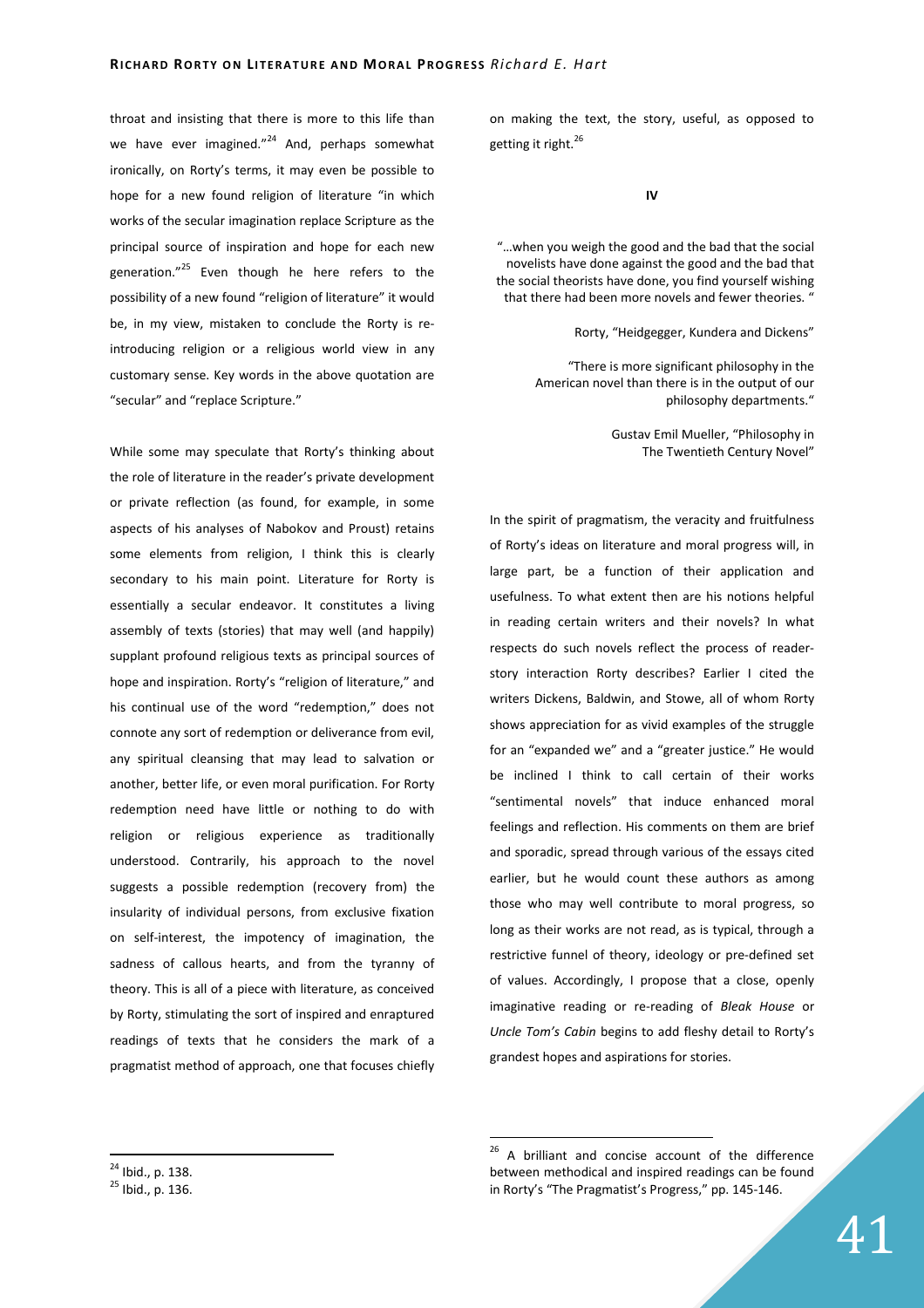Probably the most sustained and elaborated application of Rorty's manner of reading and interpretation involves Milan Kundera, Vladimir Nabokov, and George Orwell. Kundera is something of a literary hero for Rorty. His views on the imaginative world of the novel (as expressed, for example, in *The Art of the Novel*), and the extent to which they countervail philosophy and ideological certitudes, coincide with Rorty's own ideal of a democratic, liberal utopia in large part facilitated by narratives. But his most extensive treatment of writers would be Nabokov and Orwell. Rorty lauds both for getting inside of (and sensitizing audiences to) the cruelty and humiliation suffered by many, whether stemming from individuals, groups or institutions. The two chapters on these authors in *Contingency, Irony and Solidarity* are well known to students of Rorty's work, and will not be analyzed here. Suffice it to say that both are of considerable importance in getting a fuller grasp on Rorty's views, and a thoughtful re-reading of either becomes a prime moment for concretizing Rorty's generalities.<sup>27</sup>

To extend the range of speculative application a bit further, I will suggest the work of fellow American and I believe kindred spirit, John Steinbeck. Rorty writes favorably, albeit very briefly, of Steinbeck on several occasions. For instance, he points to a scene in *The Grapes of Wrath* as being "Perhaps the most vivid description of the American concept of fraternity." The scene involves the sharing of limited food with a starving migrant family and Rorty writes, "As long as people in trouble can sacrifice to help people who are in still worse trouble, Steinbeck insisted, there is fraternity, and therefore social hope." $^{28}$  Elsewhere, he categorizes *Grapes* as a socialist novel of the 1930's era written "in the belief that the tone of the Gettysburg Address was absolutely right, but that our country would have to transform itself in order to fulfill Lincoln's hopes."<sup>29</sup>

Steinbeck, like Rorty, was largely a man of America, made in part from the cloth, the very texture of this land – its history, culture and ideals. He was a man of deepseated hope who firmly believed in the prospects of progressive, evolutionary development of man and society over long swaths of time. Steinbeck embraced a profound sense of meliorism that I believe Rorty shares. Steinbeck believed in what he termed the infinite perfectibility of man though it could, of course, never be fully realized. Rorty is of similar mind when he writes, "you cannot aim at moral perfection, but you can aim at taking more people's needs into account."<sup>30</sup> For Steinbeck there was the ever-present possibility of achieving a greater and more efficacious community, growing out of sensitivity to others, trust, loyalty, and basic friendship. Witness, for instance, his masterful treatments of human community in works like *Of Mice and Men, Cannery Row* as well as *Grapes of Wrath*. Moreover, Steinbeck had an inherent environmental and global sensibility and understanding well before we had wide spread recognition of or even a vocabulary for such things, while many of his leading characters are culturally diverse (Mexicans, Asians, native Americans) and sympathetically related to one another in ways Rorty would very likely approve. Importantly, these characters often struggle together, in relative solidarity, in seeking greater fairness, equitable treatment, and improved living conditions. To use Rorty's term, they display enthusiasm for a "greater justice."

Therefore, I offer a modest suggestion – that Rorty would have found fertile narrative ground for instantiating his ideas about literature and morality in Steinbeck novels beyond *The Grapes of Wrath* – the Pulitzer prize winning, quintessential story of Depression-era America and its moral response to

 $\overline{a}$ 

<sup>&</sup>lt;sup>27</sup> Richard Rorty, "The Barber of Kasbeam: Nabokov on Cruelty" (pp. 141-168) and "The Last Intellectual in Europe: Orwell on Cruelty" (pp. 169-188), in: *Contingency, Irony and Solidarity* (Cambridge: Cambridge University Press, 1989).

<sup>&</sup>lt;sup>28</sup> Richard Rorty, "Looking Backwards from the Year 2096," in: *Philosophy and Social Hope*, p. 248.

<sup>&</sup>lt;sup>29</sup> Richard Rorty, "American National Pride: Whitman and Dewey," in: *Achieving Our Country*, p. 8.

<sup>&</sup>lt;sup>30</sup> Rorty, "Ethics Without Principles," p. 83.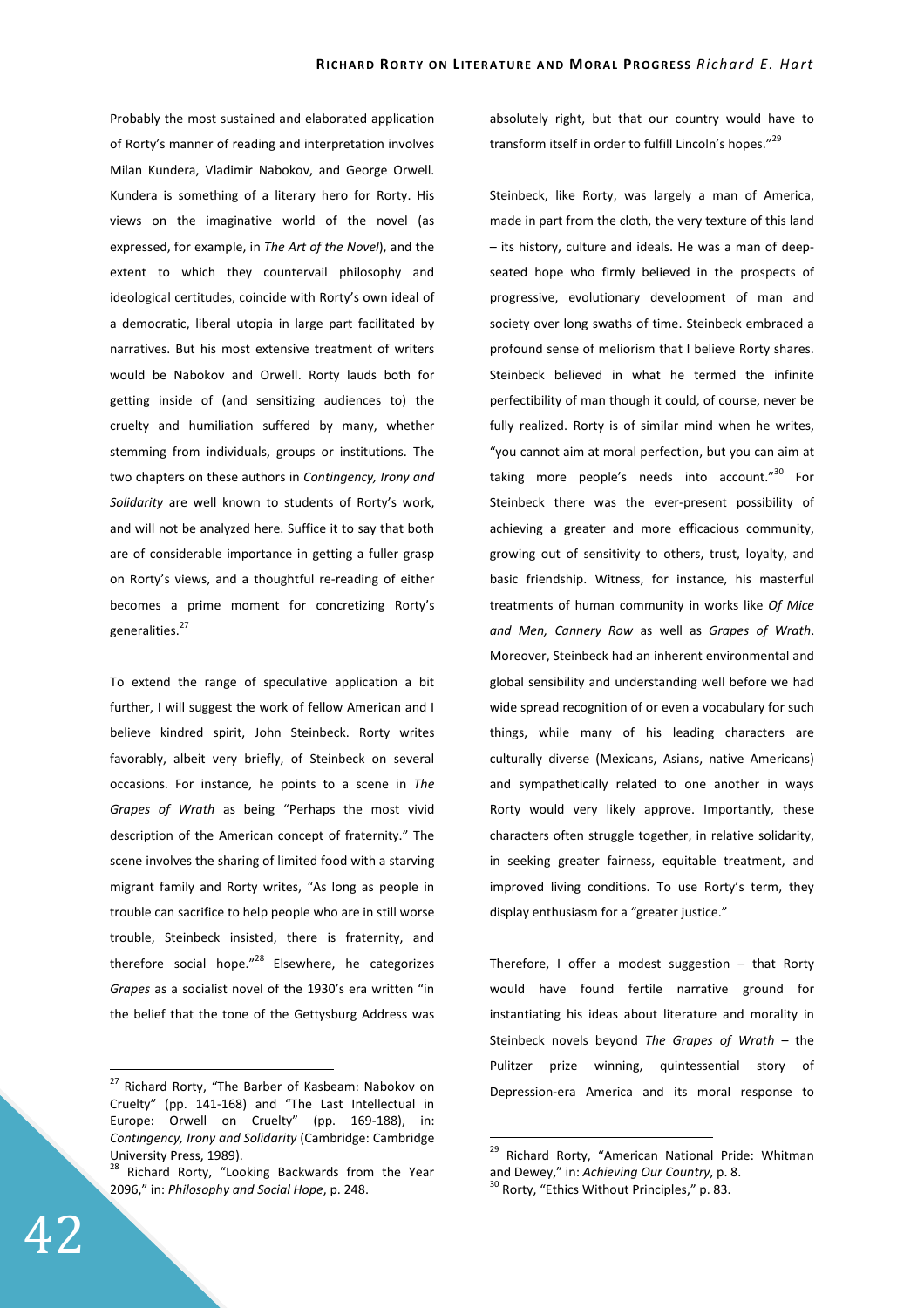economic as well as political and individual desperation. He would no doubt have found what is arguably the most powerful and dramatically moving illustration of loyalty and friendship anywhere in American literature in *Of Mice and Men*. He would have, also, witnessed there a lived sense of fraternity amongst members of the economic underclass, in this case, migrant laborers, and their collective need to articulate the suffering and injustice of a class system structured around heartless owners and contingent laborers. He would have "felt" the living, day-to-day experience of debilitating racism and sexism in the characters of Crooks and Curly's wife. There is good reason why *Of Mice and Men* – as novella, multiple movies, and various stage plays – remains so popular today, with respect to sales and audience reception. A Rortyan explanation seems to me part of it. *Of Mice and Men* grabs readers and viewers at a deep affective level, evoking their sympathies for the plight of powerless, everyday people whom Steinbeck masterfully develops into heroic-like fictional characters capable of moving people to action. His characters, through the power of narrative, make us suffer with them. They make us entertain the very real possibility of an "expanded we."

In *Cannery Row* Rorty would have seen, in the context of a raucous and satirically hilarious story about a collection of social misfits, a passionate and expansive exploration of human community – its meaning for simple people, how it gets formed, and what its prospective ramifications are. *Cannery Row* tweaks our collective funny bones, challenges our finer moral sensibilities, as it gladdens our hearts with the redemptive power of human fellowship and its liberating potentialities. Once again, loyalty and friendship merge to elevate the human spirit out of the vagaries of subsistence living, to achieve levels of mutual understanding, satisfaction, even joy, that the material conditions would seemingly never make possible.

In the lesser known but hugely popular (particularly in Europe) WW II-era novel, *The Moon Is Down*, Rorty

would revel in the emerging resistance movement among residents of a small Norwegian (so it is assumed) town that comes to be invaded and occupied by fictionalized German Nazis. How the citizens and their local leaders gradually, surreptitiously, invisibly band together, in an uprising of sticks and stones and spirit over guns and bombs, is eloquent testimony to the power of human dignity and freedom. Quite simply, the townspeople cannot, will not, live under oppression. They are persons and they must be free. They must reverse the injustice of occupation and, miraculously, they pull it off. The story is hopeful and inspiring, and naturally reverberated with thousands of underground readers throughout Europe during the war years. While an admitted work of propaganda, it, nonetheless, has lasting effect on the human pursuit of freedom and justice. It advances Rorty's aspirations for narratives that make a difference.

Lastly, I hope eventually to develop a separate paper that will attempt a Rortyan interpretation of the moral dimensions of Steinbeck's final and frequently overlooked novel, *The Winter of Our Discontent*, the one work in his corpus that Steinbeck identified as being simply about morals and morality. But for now, in closing this section, I simply allude to a bold statement Steinbeck makes in the frontispiece to the book. He warns that instead of trying to identify specific fictional people or places in the story, readers would do better, "to inspect their own communities and search their own hearts, for this book is about a large part of America today."<sup>31</sup> Rorty would surely have resonated to this admonition. In considering Steinbeck's all too briefly referenced works here, and in imaginatively speculating on the guiding spirits of both John Steinbeck and Richard Rorty, we can best grasp hold of both by bearing in mind Rorty's generic instruction to readers of stories: "people merely need to turn their eyes toward those who are getting hurt and notice the *details* of the pain being

<sup>31</sup> John Steinbeck, *The Winter of Our Discontent* (New York: Viking Press, 1961).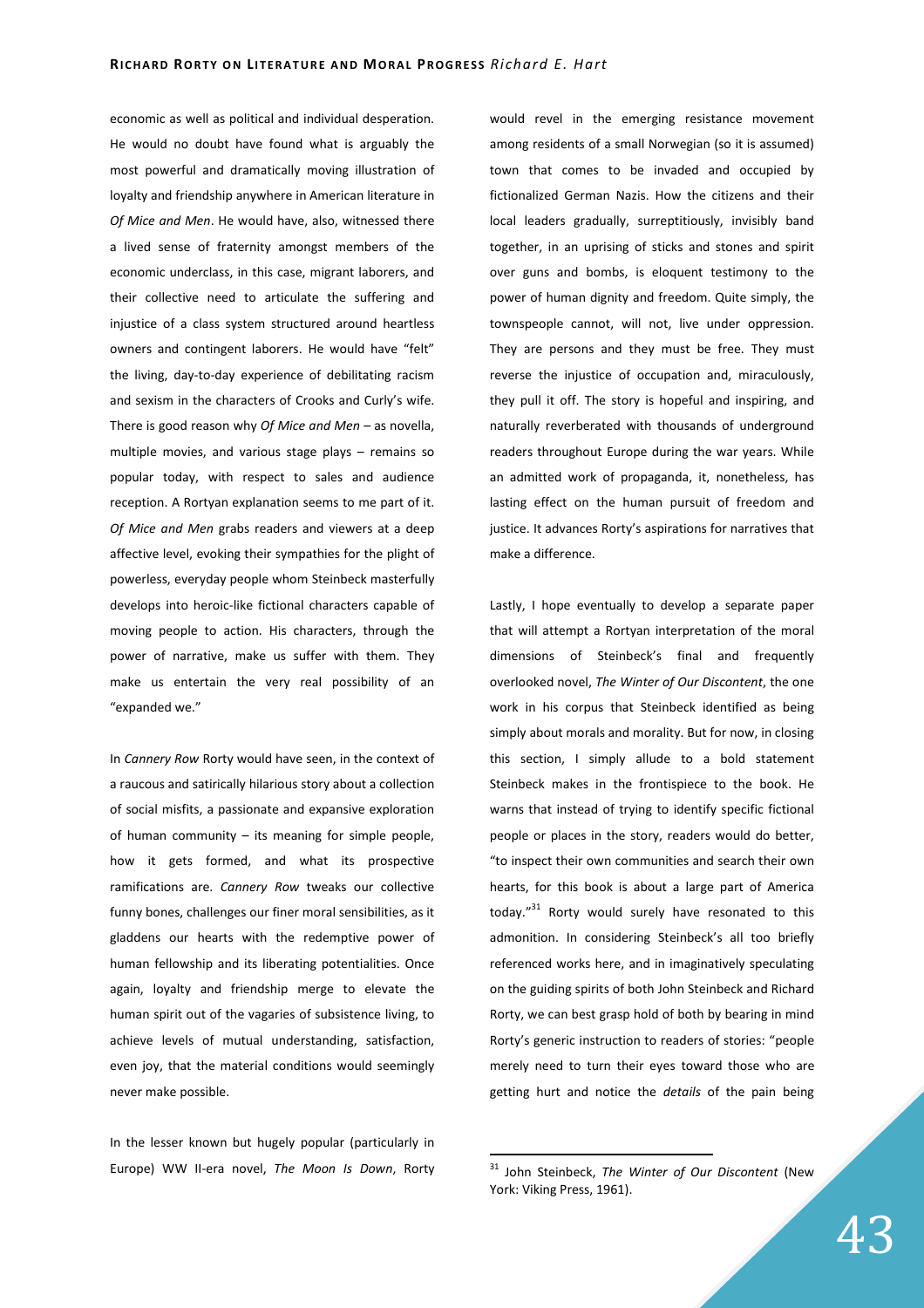suffered..." $32$  When once asked by a graduate student what his philosophy was, Steinbeck responded, somewhat tongue in cheek, by saying he had no idea really. What he did know is that innocent people get hurt and suffer, and he did not like it. He thought we all needed to work, in our various ways, to put a stop to it.

**V** 

 A tentative appraisal of Rorty on literature and moral progress might evolve from a few observations and questions. I conclude the paper by raising at least some of them. Some critics might note that Rorty's radical ideas landed him on the fringes of academe, summarily dismissed (or worse, condemned) by both philosophers and literature specialists. How could he ever be taken seriously without a firm disciplinary home and accepted philosophical methodology? In the end, this mattered little to Rorty, and it should matter little to us, students of Rorty. Among his lasting achievements was to show us all the full and genuine possibilities of interdisciplinary inquiry. He demonstrates convincingly the superiority of pragmatic pluralism and diversity, outgrowths of interdisciplinarity, to the more fashionable multiculturalism that has gripped the academy for at least the last three decades. Rorty breaks down walls, and no better example could be offered than his outlook on morality and ethics. For him ethics is not just the province of philosophy or religion. It is found with equal force and vigor in the arts and literature. While some critics may condemn him for mixing politics and ethics with literature, alleging a consequent diminution in aesthetic integrity or purity, Rorty believes that narratives, messy and realistic as they may be, are for the purpose of opening up imagination and linking people together. For him, traditional aesthetic values are to be supplanted by sensibility, community building, and the pursuit of justice. Put simply, his overriding objectives for literature are radically different, and must, in fairness, be understood and assessed on their own terms.

 $32$  Rorty, "Heidegger, Kundera and Dickens," p. 319.

Some may claim that Rorty's notion of moral progress applies only to particular, limited authors and selected texts. Obviously, his own literary illustrations are pointed and reflect his favorites. But I would respond in two ways. First, I think it entirely plausible that more works could well be included within the Rorty inventory. If we exercise, with Rorty, narrative and moral imagination and look carefully, we may well come up with a variety of narratives from different periods, styles and locations. My earlier speculations about Steinbeck were meant to tentatively illustrate this point. Secondly, it would not be entirely wrong to charge a certain limitation involved in Rorty's thinking about the novel, but such charge misses a fundamental point about literary theory. Any and all theories of literature are, by their very nature, selective as to the particular works of literature that serve to best illustrate what the theory is saying. To be more precise, Rorty's preferred works are what he variously calls the "literature of moral protest," "sentimental literature," or "inspirational literature," and we have identified several examples earlier. Surely, within America alone, following modernism, writers like Barth, Pynchon, De Lillo, and Auster have experimented with the disappearance of strong characters and plot. Indeed, they may be seen as having given up altogether on typical notions of plot development or characters capable of inducing moral progress. They display serious reservations about the power of language or any literary form to grasp reality, including social reality, let alone advance it along. This, for sure, is not Rorty's "literature of social hope." He is aware of such writers and their works, referring to them in *Achieving Our Country* as a literature of "acquiescence in the end of American hope." While I do not think he could truly engage such works, or have much to say about them, Rorty's dismissive posture toward such novels does not negate such an alternative way of conceiving and executing the novel. It is simply not the sort of literature that confirms, illustrates or advances his notion of what literature is and what it is capable of accomplishing within the human community. This is hardly different in any meaningful way from, for example, Sartre's rejection (in *What is Literature?*) of the